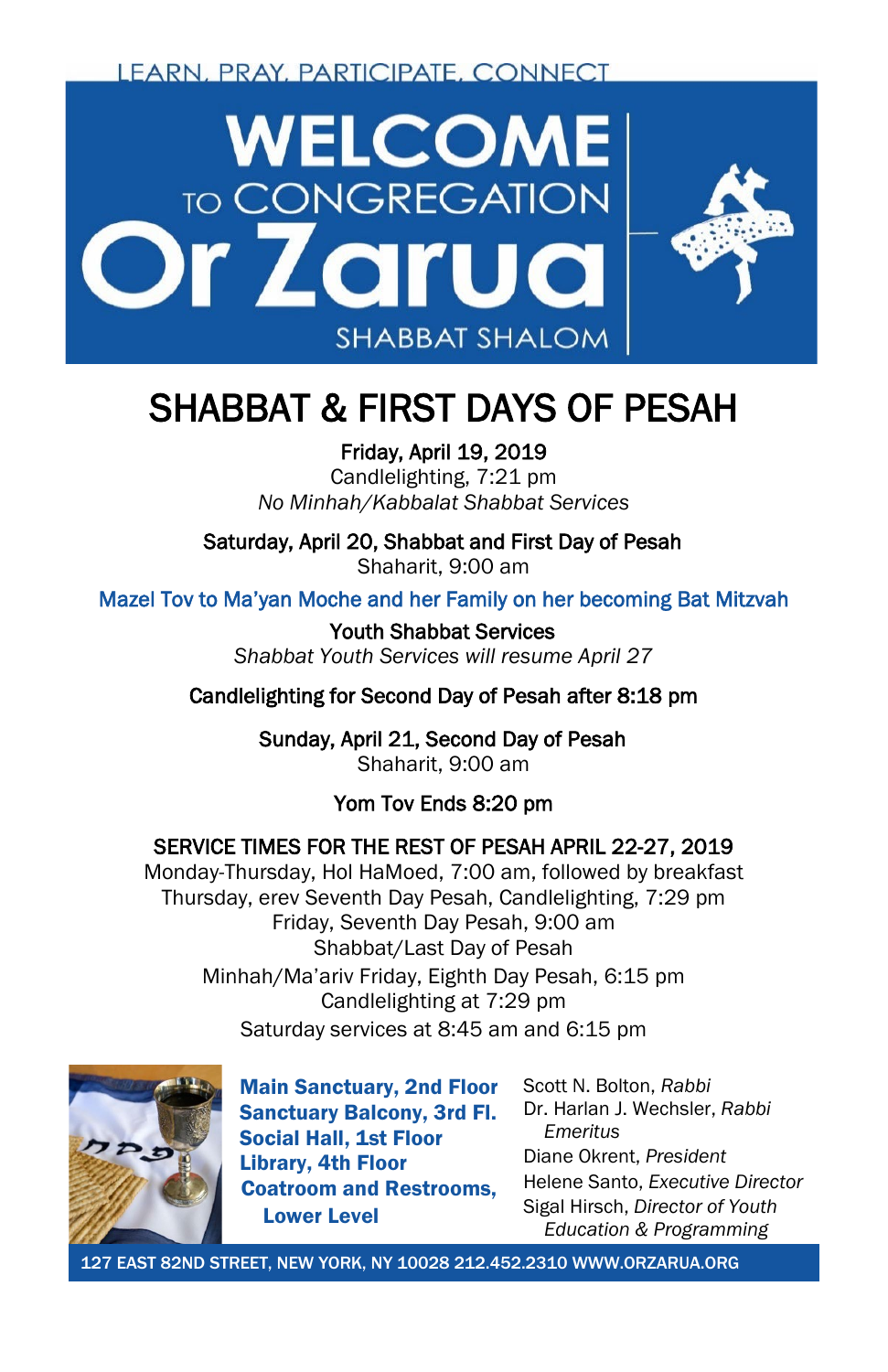## OZ Congregational Seder, 2nd Night of Passover<br>Saturday Night, April 20 (Reservations are closed)

Referencing the New Koren Passover Haggadah Graphic Novel, Rabbi Bolton will present the history and themes of the Passover story through the artists' renderings.

### Seudah Shlishit Lecture Last Day Pesah Saturday, April 27, 6:15 pm Minhah ~ Seudah Shlishit Lecture ~ Ma'ariv



When it comes to gifts, Jewish literature gives packaging details. From the very concrete to more conceptual approach, join Rabbi Bolton as we explore the way packages are presented for presents in "Big Gifts in All Kinds of Packages." RSVP for security and planning purposes, x39 or [dwenger@orzarua.org.](mailto:dwenger@orzarua.org)

*This learning is dedicated to the memory of Stewart L. Bolton, Rabbi Bolton's father, as well as packaging engineer.*

### A Case of Mixed Emotions<br>Love and Fear of God in Jewish Thought: Marc Ashley's Adult Ed Course Sunday, April 28 at 10 am

#### Mondays, May 6 and May 13 at 7:30 pm \*(note revised dates).



The very first word of the first paragraph of the Shema prayer instructs – indeed commands – us to love God, with all our heart, soul and might. Yet Proverbs counsels us that the "beginning of wisdom is the fear of God." Those visceral emotions, at least at first glance, seem conflicting rather than complementary. So, which is the core and foundation of our relationship with God – love or fear? Which approach takes priority? Both love and fear of God are crucial religious directives

but reconciling them can be challenging. No prior knowledge is required. Please come and participate in this important conversation on a crucial theme in Jewish thought through the ages.

### Their Mother's Story, Told by Daughters of Textile Artist Esther Nisenthal Krinitz. Sunday, April 28, 6:30 pm in the OZ Gallery





Bernice Steinhardt and Helene McQuade, daughters of Esther Nisenthal Krinitz, will share remembrances of their mother. The evening will begin with a viewing of the current show in our gallery, *The Fabric of Survival: The Art of Esther Nisenthal Krinitz,* followed by the 30-minute film, *Through the Eye of the Needle: The Art of Esther Nisenthal Krinitz.* After the screening, Bernice and Helene will talk about their mother and answer questions from the audience. *Memories of Survival,* by Bernice and her mother (posthumously) will be on sale and can be inscribed. For planning purposes RSVP t[o dwenger@orzarua.org.](mailto:dwenger@orzarua.org)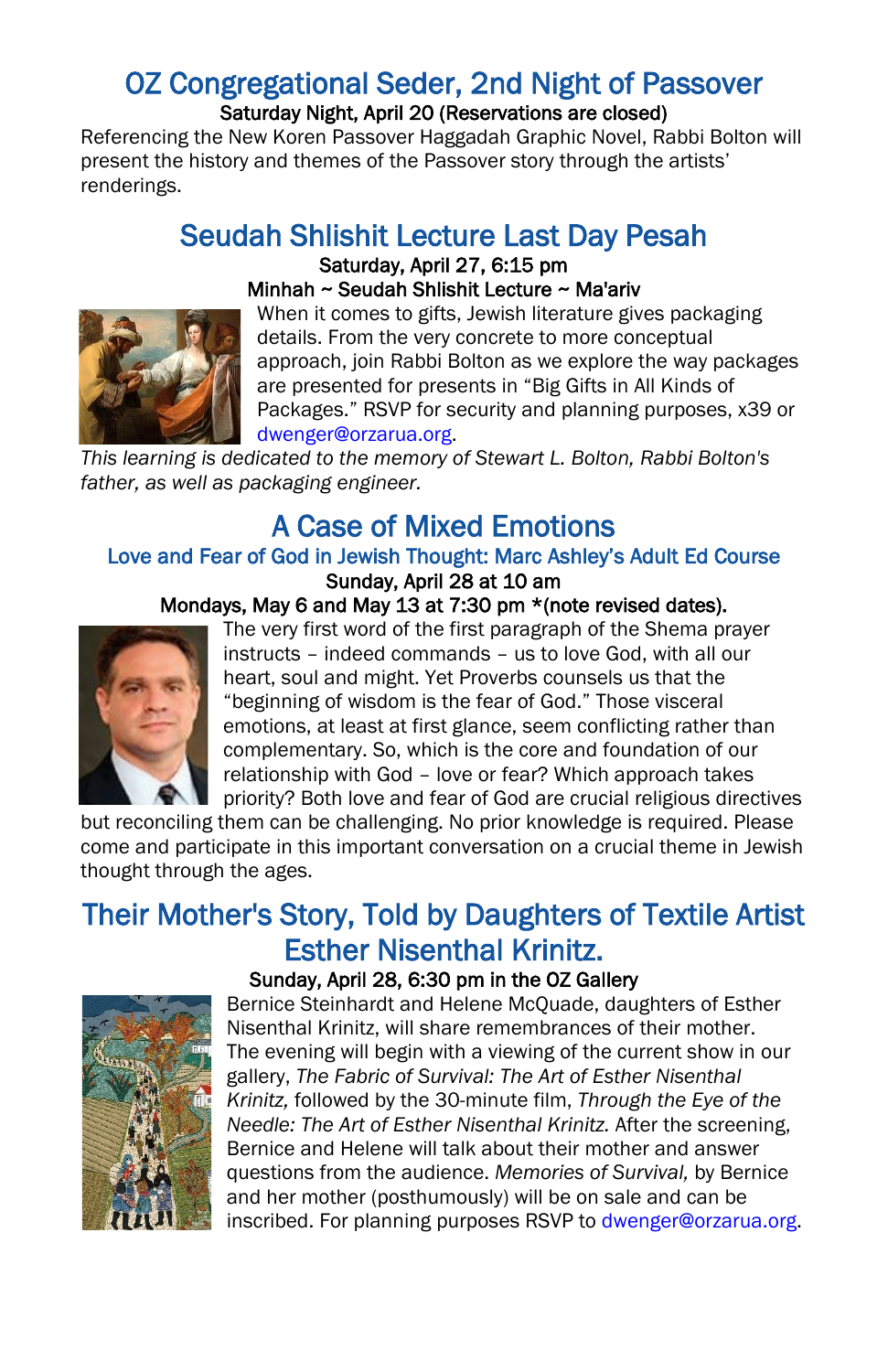

#### Holocaust Memorial Service Wednesday, May 1, 7:00 pm

We will commemorate Yom HaShoah with our annual Holocaust memorial service. At this observance, we will specifically remember the beloved friends and family of our Congregants

who were victims of the Holocaust. If you want any names to be mentioned in our Scroll of Names, please send an email to Deborah [\(dwenger@orzarua.org\)](mailto:dwenger@orzarua.org) no later than 10 am on Wednesday, May 1. Names sent in the past are carried forward each year. The short service is very moving, involving the participation of adults and teens from our community. If you would like to participate in reading English or playing music at the annual OZ Holocaust Memorial Service, please contact Ilana by text at (646) 288-1477 or emai[l hebrewteacher@gmail.com.](mailto:hebrewteacher@gmail.com)



OZ Book Discussion. Sunday, May 5, 7:30 pm. Congregant Dale Stern will lead the discussion on "Waking Lions," by Ayelet Gundar-Goshen. Winner of the Jewish Quarterly Wingate Prize, "Waking Lions" is the story of Eitan Green, a successful neurosurgeon with a wonderful family, who accidentally hits an African migrant while at the wheel of his SUV. While fleeing the scene, Dr. Green loses his wallet.



Movie: Above & Beyond Wednesday, May 8, 7:00 pm. Honor Israel Independence Day/Yom Ha-atzmaut with this special program sponsored by OZ's Kesher Israel. In 1948, a group of World War II pilots volunteered to fight for Israel in the War of Independence. This ragtag band of volunteers from abroad not only turned the tide of the war, preventing the possible

annihilation of Israel at the very moment of its birth; they also laid the groundwork for the Israeli Air Force. "Above and Beyond" is their story. The movie will be followed by TalkBack/informal discussion. RSVP dwenger@orzarua.org.



#### Talmud & Siddur Classes with Rabbi Bolton

Talmud Class. Wednesdays, 7:30-9:00 pm. No class April 24. Siddur Class. Thursdays, 8:40-9:40 am. No class April 25.



Did you know 1 in 5 New Yorkers is food insecure? 1. Help package and distribute food pantry packages for families 9:00 am-12 pm Wednesday, May 1.

2. Volunteer to help serve a hot breakfast at the NY Common Pantry, 8 East 109th St., on Tuesday, May 21, 7:00 am-9:00 am. Volunteers plate meals in the kitchen for 150 to 200 people.

Contact Lesley Palmer a[t hesed@orzarua.org](mailto:hesed@orzarua.org) to sign up or ask questions.

Or Zarua Perspectives (formerly JTS Context) Tuesdays through April 30, 6:30 pm for those who have already registered.

#### Monday Night Pasta and Salad at NCS 3rd and 4th Mondays of each month.

Or Zarua congregants serve hot food and good cheer at the Neighborhood Coalition for Shelter's East 81st Street Residence from 6:00 to 6:45 pm on the 3rd and 4th Mondays of each month. Volunteers needed as well as donations to the Hesed Fund. Contact Jeff Haberman, [jeff32449@verizon.net.](mailto:jeff32449@verizon.net)